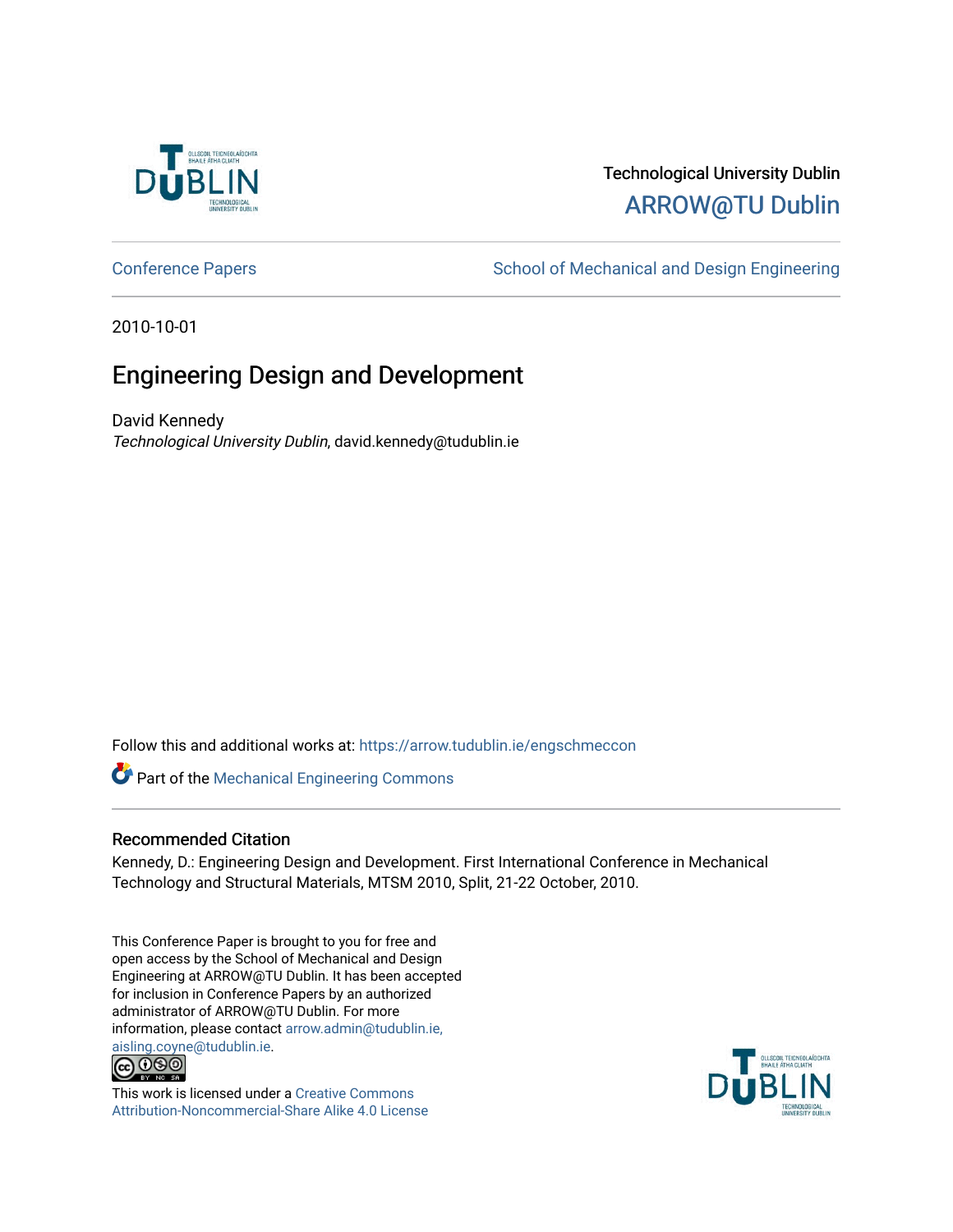# **Engineering Design and Development**

**David M. Kennedy**  Mechanical Engineering Dublin Institute of Technology Ireland

#### **Abstract**

Combining Industrial and Functional Design methodologies for the development of new products and systems requires a broad understanding of human behaviour and industrial activities. The requirements of international standards, protection of the environment and the ability to make a profit on sales requires a sound attitude and approach to succeed, especially in current economic conditions. This highlights the importance of good business and management strategy that must be dynamic to meet the changing needs of the market. Competitiveness depends largely upon advances in the fields of design and Innovation, cutting edge research and new advances over a broad range of topics dealing with innovative design and manufacturing technologies.

This paper encompasses traditional and new areas of design methodologies including Reverse Engineering, Value Analysis (VA) and Value Engineering (VE), Concurrent engineering Value Added, R&D, Modelling and attitude to the environment and customer. Linking marketing, manufacturing and innovation to maximise the design process work is discussed and solutions for SME's to explore methods of expanding their product portfolio are proposed.

Keywords: Industrial Design, Functional Design, Value Engineering, Modelling, Marketing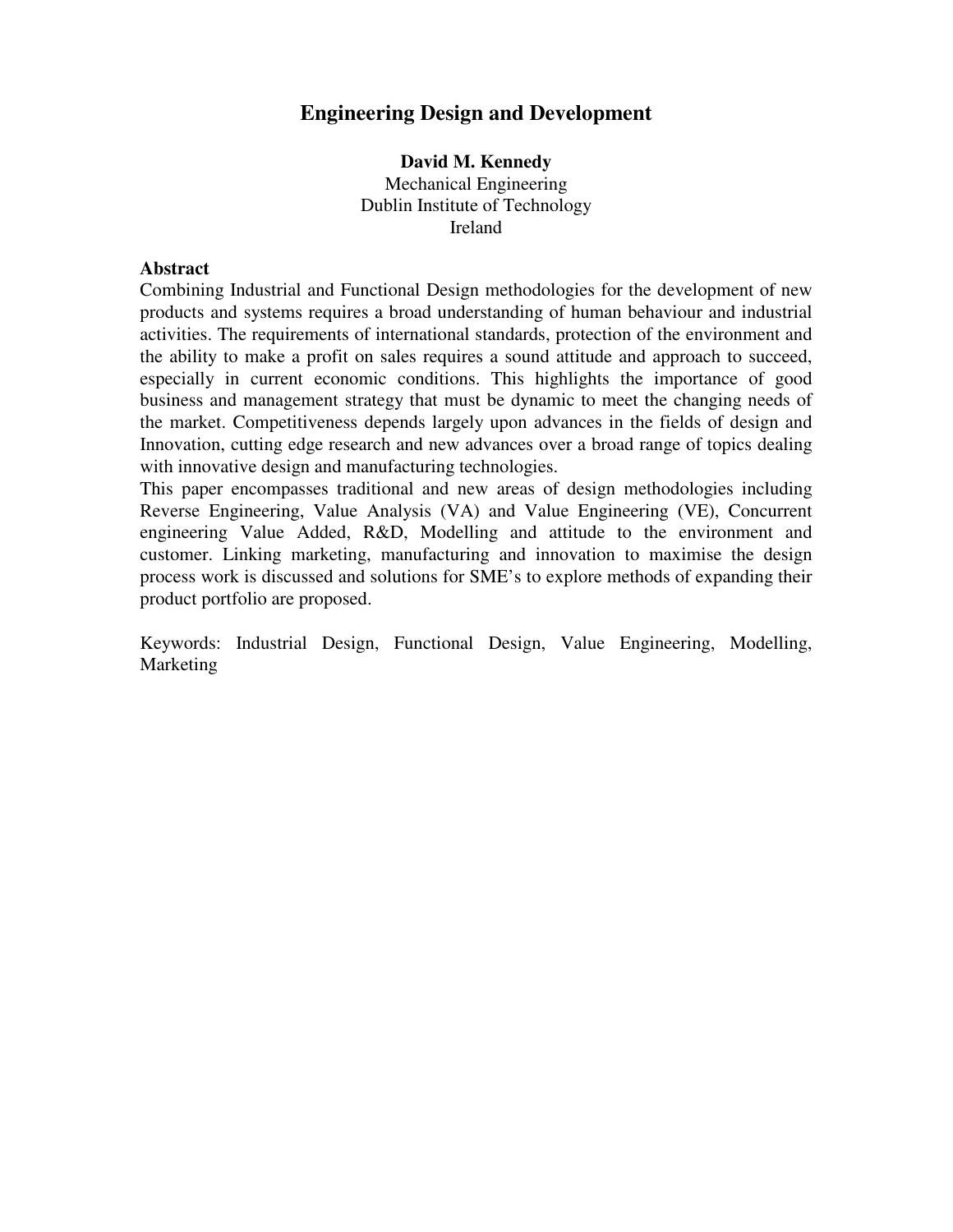#### **1 Introduction:**

In the past, design in a manufacturing organisation was undertaken by personnel who produced drawings for new components and products. These were then given to production that happened to be located in a different part of the organisation. These people ironed out any problems to assist the manufacturing process and as a result, a product that began with certain vital functional and Industrial design attributes ended up as a totally different design. This resulted in long lead times and high numbers of engineering changes, resulting in manufacturing complexity and high costs if customer requirements were to be met. The initial challenge was to combine manufacturing with design so that design now involved the experts from both disciplines working as teams to develop better products and reduce introduction times. The success of future designs and product introduction to the market requires effective integration of personnel, resulting in almost zero distinction between researchers, designers, marketing and engineers, forming a multi-disciplinary team. The multi-disciplinary team can solve conflict early in a design process and quality can be designed into the product. A combination of disciplines in an organisation should expand to all departments to improve a company's overall ability: to be competitive and generate profits.

A product must be designed and be value engineered. This calls for cost effective industrial design. When a new product is introduced or an existing product improved, the most important factors influencing the development are costs, quality, customer satisfaction and the duration of the development programme. The reasons a product may not be designed to the optimum can be due to lack of ideas, lack of information, lack of time, wrong beliefs, habits and attitudes, poor resources and lack of communication. Design changes can be costly, time consuming, and have repercussions for marketing and sales. Problems that arise in modifications include change of suppliers and a need to reduce manufacturing costs. On the other hand, if a product is well received by the market, it will be capable of making an industry profitable. Early to market with the correct product results in increased benefits and profits to an organisation. Many companies however still focus their cost management effort on building products when we already know that costs are built into the product at the design stage.

# **2.1 Human requirements for products**

From a design point of view, human hierarchy of needs usually arise in the following ascending order: Functionality, Usability, and Pleasure. A product will be useless if it does not contain the functions needed to perform the tasks for which it is intended. Also users want products that are easy to use (ergonomic aspects). From a pleasure point of view, these provide emotional and hedonic benefits (values, tastes, hopes and fears) along with physiological, social, psychological, and ideological pleasures.

#### **2.2 Design Investment**

Product design and development begins with research in the market place and with meeting customer requirements. On completion the product is assessed not just by the company but also by the customer on the basis of Quality of design and Quality of conformance. Ireland, along with other European Countries still produce some low-value added products, attempting to compete with low wage economies and therefore exposing ones business to severe competition. This arises in food Production, clothing, metal components, foot ware and packaging. In some areas of the economy, low investment in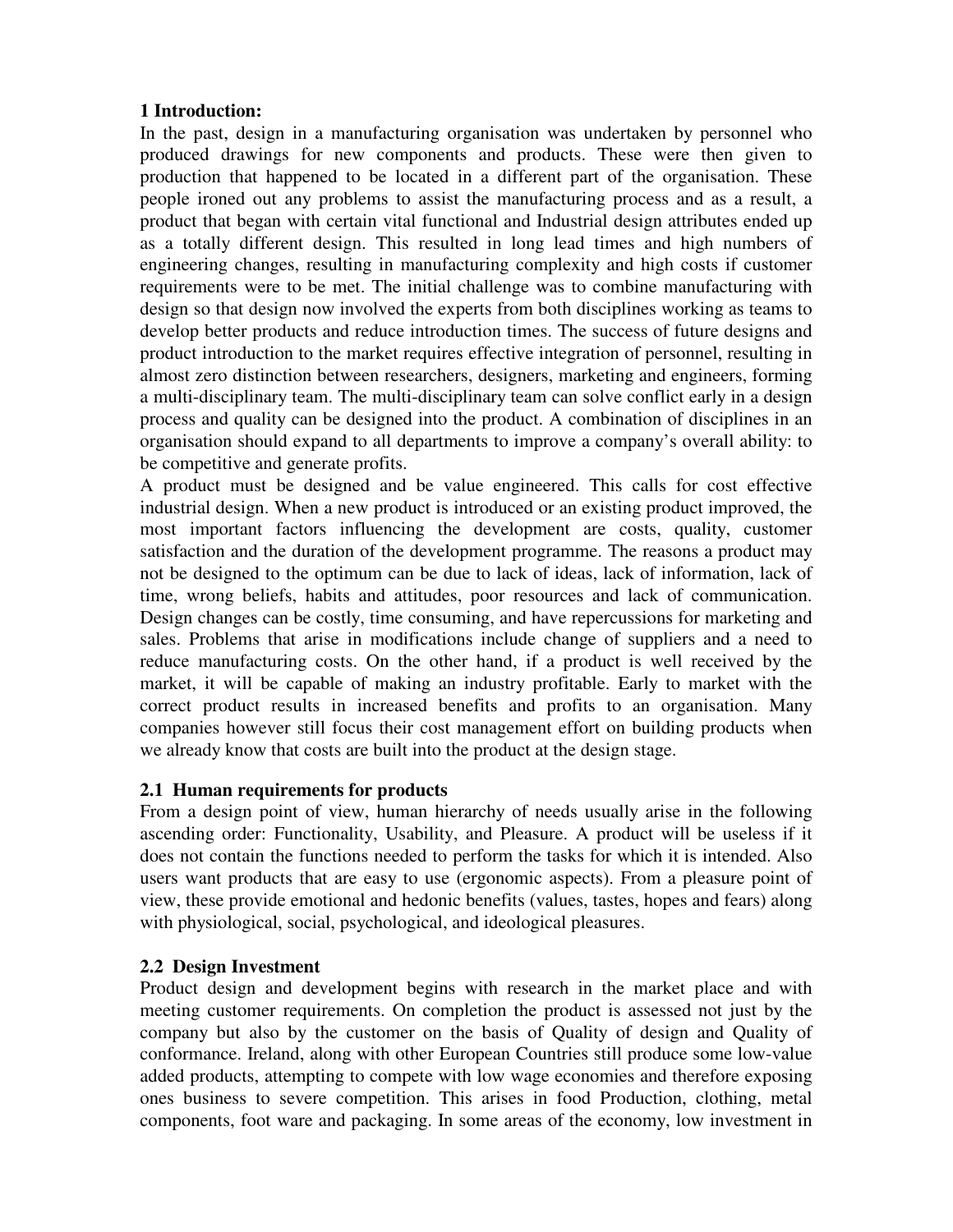equipment and limited research is a major contribution to this. In recent times, government support has been very encouraging for innovation and design and recovery may be built around the following factors as outlined in a recent article [1]. Competing with low cost economies is fine if we can do it better and effectively. Ones interpretation of a low cost-low technology product may differ and some products that we class as hightechnology based may not be accurate.

The solution to successful collaborations on a national basis may take the following format:

- Extended co-operation between funding agencies, academia, IP agents and industry in a productive way.
- Innovation from 1. above.
- Integrate and accelerate design and manufacturing processes.
- Achieve and maintain an adequate level of basic research.

A high investment in design at the start cannot be replaced by introducing design at the end of a process. Funding agencies, Industry, IP experts and Education collaboration can successfully develop the fundamental and basic research structure needed to develop new products, leading to successful patent applications and greater revenues for organisations through royalties and tax incentives. However this also requires the most important variable; the market place and those that will use and operate the products under being developed. Almost all added value in products is determined by the design process [2].

Therefore would an extra hour or euro spent on design or reliability analysis have added more to a companies profits? This question is addressed by the headlines each year regarding product withdrawal and part modifications of vehicles such as Toyota (2009/2010), and child buggy's (2009). Doubling the design effort may mean doubling a products quality, increasing revenue, reducing costs or increasing sales. There should be a move towards increasing the rate of early spending on design.

A company's approach to design and development is dictated largely by the nature of the product and the customer it serves and the objective of any company is to make products which will be sold at a profit. However many companies still concentrate their efforts on selling what they produce rather than producing what the market requires.

# **2.3 Design Control**

Design control allows companies to achieve design objectives such as reliability, safety, functionality industrial and aesthetics while developing a trouble-free product. It optimises the design elements and ensures the designed product can perform. It ensures the product is easy to manufacture and insensitive to variability on the factory floor, enhancing quality, decreasing costs and improving productivity. This is done by controlling quality in product design before the product goes into full production. A three step approach is normally used which includes System design, Parameter design and Tolerance design. System design includes basic design and testing of parts. Parameter design is the determination of the level of each component that will infuse the least variation into product performance. Tolerance design determines how much we can deviate from the target specification.

# **3.1 Product Design**

Early practices emphasised the following general steps for a design process;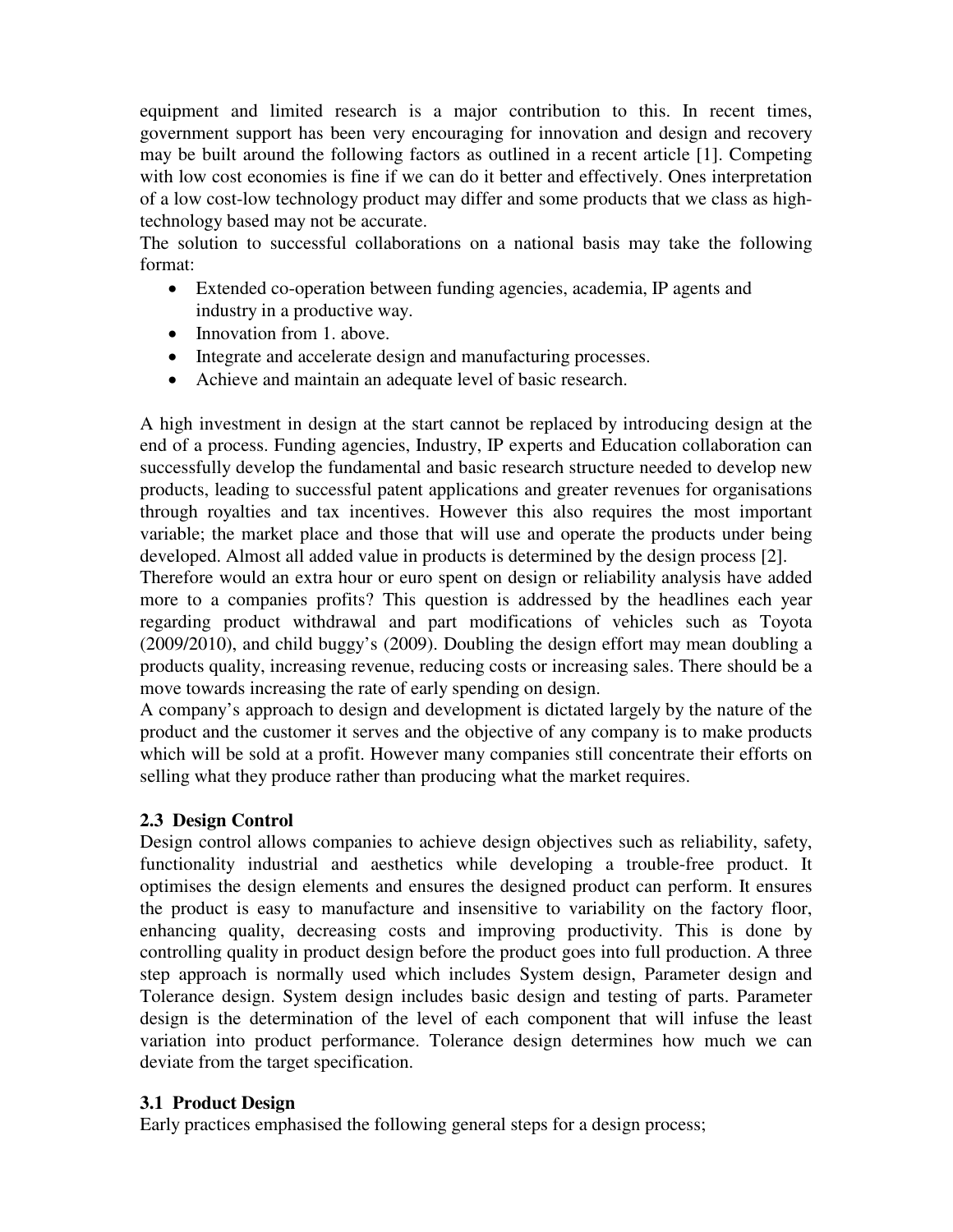- **Feasibility study:** This validates the need, defines the problem and appraises possible solutions which culminate in design concepts and profitability estimates.
- **Preliminary design:** Resulting in model making, prototypes etc to allow analysis of the technical economic and financial feasibility of a number of possible solutions.
- **Detailed design:** This stage takes the best possible solutions and brings it to production and utilisation.
- **Review and revision:** This might be desirable to redesign to meet the changing needs of customers.

# **3.2 Case study for design process for a mechanical component**

A typical design development process may take the following routes;

- Material selection: Based on strength analysis
- Component design: (able to fill the functions requested)

These merge to produce a basic design acceptable to the market. If the material can carry the loads, then the design can proceed, otherwise the first iteration takes place (either a new material is chosen or the design is modified with customer approval). Detailed specifications are produced to meet ergonomic, environment (Health and Safety and legal aspects) and stress requirements. Considerations of the appearance and feel (aesthetics) should take place concurrently. The design is viable if it can be produced economically and competitively. The choice of manufacturing can be determined by the materials chosen. The production routes will be influenced by the size of production runs, and how the component will be finished, and joined to other parts or packaged. If the production process determined by the materials chosen show that costs are too high, then a new material or component design resulting in an alternative production path may have to be chosen. Prototype development and market performance can be assessed concurrently throughout the project. Full scale production can then follow. This process is now integrated as a concurrent engineering approach, where all the activities take place together, with the use of a multi-disciplinary team.

# **3.3 Concurrent Engineering**

Concurrent engineering is applied to the solving of problems through the use of multidisciplinary teams. This relates to merging the expertise of designers, engineers, assemblers, marketing, metallurgists, finance, quality, and purchasing personnel etc. as an integrated team to minimise design errors at an early stage and avoid serious problems in terms of manufacturing, quality and costs at a later stage. A typical structure is shown in Figure 1. Some of the main problems that can be solved efficiently with this process include:

- Manufacturing process restrictions are considered and overcome.
- Product development cycles are reduced
- Quality can be improved
- Optimum materials are selected for the product
- Ease for assembly and manufacture are built in to the design
- Minimum waste at manufacturing and assembly stages
- High chances of success by addressing Marketing needs.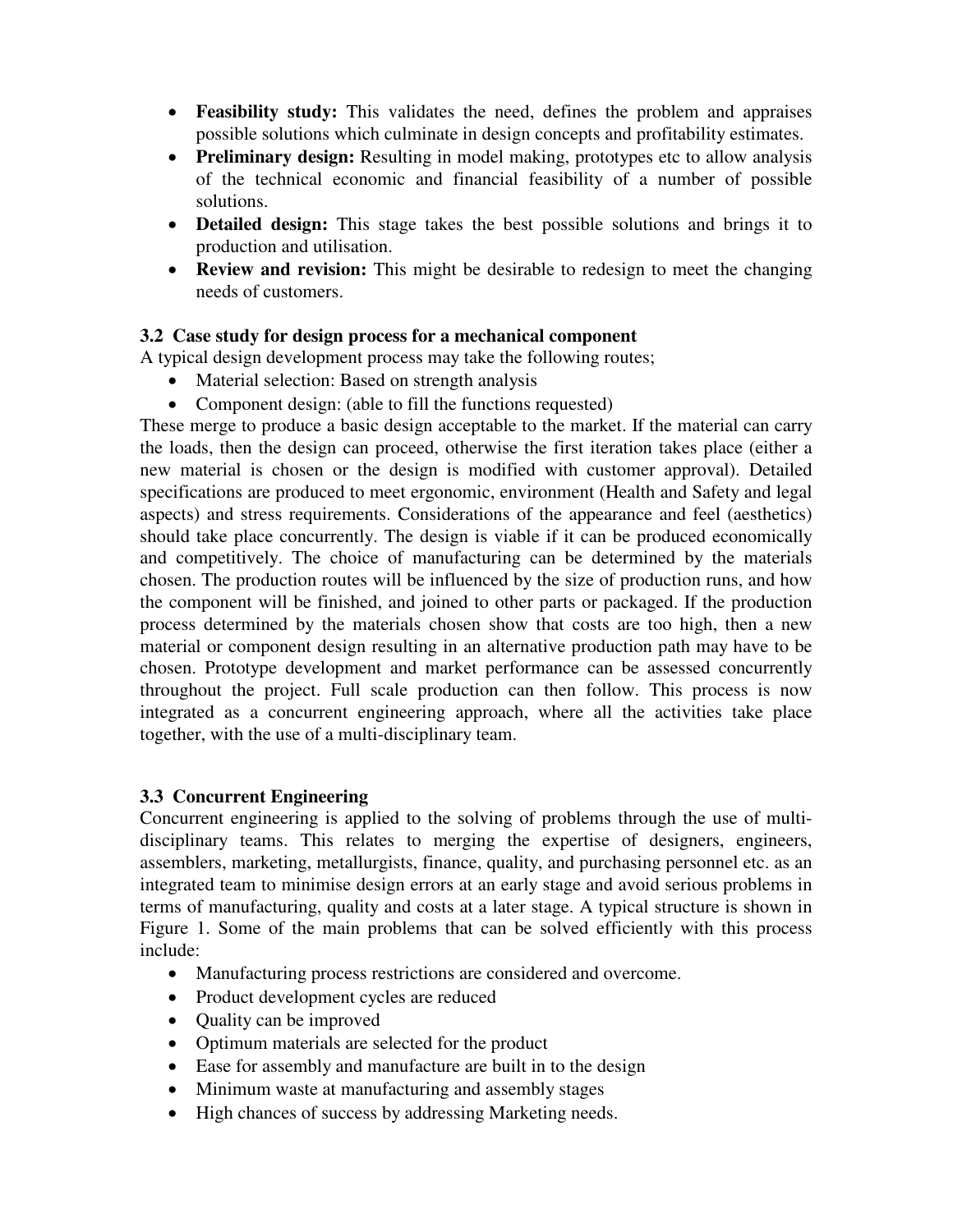- Satisfying needs of the customer as well as resources of the organisation
- Better and faster design solutions in the future with a dynamic team approach.
- Designing products for automation/ assembly
- Design for manufacture, quality, Health and Safety and hygiene



**Figure 1. Example of Multi Disciplinary structure** 

#### **3.4 Multi disciplinary teams**

The multi-disciplinary team can solve conflict early in a design process where quality is not inspected but designed into the product. Ideally, staff who have relevant knowledge and who are part of the supply chain process should be consulted and their views considered when decisions are made. As a result all the main departments associated with the organisation and value chain make a positive input at an early stage ensuring:

As each department will play a role in the development of a product, they must also be involved in the generation of the product design specification. This provides a focused goal for the organisation and consist of a written document, formally agreed, dated and with an issue number to avoid confusion later on. It is important at the start of this process to properly consider the problem, as problem definition leading to product design specification is more important than problem solving. Figure 2. shows the main elements of a product design specification.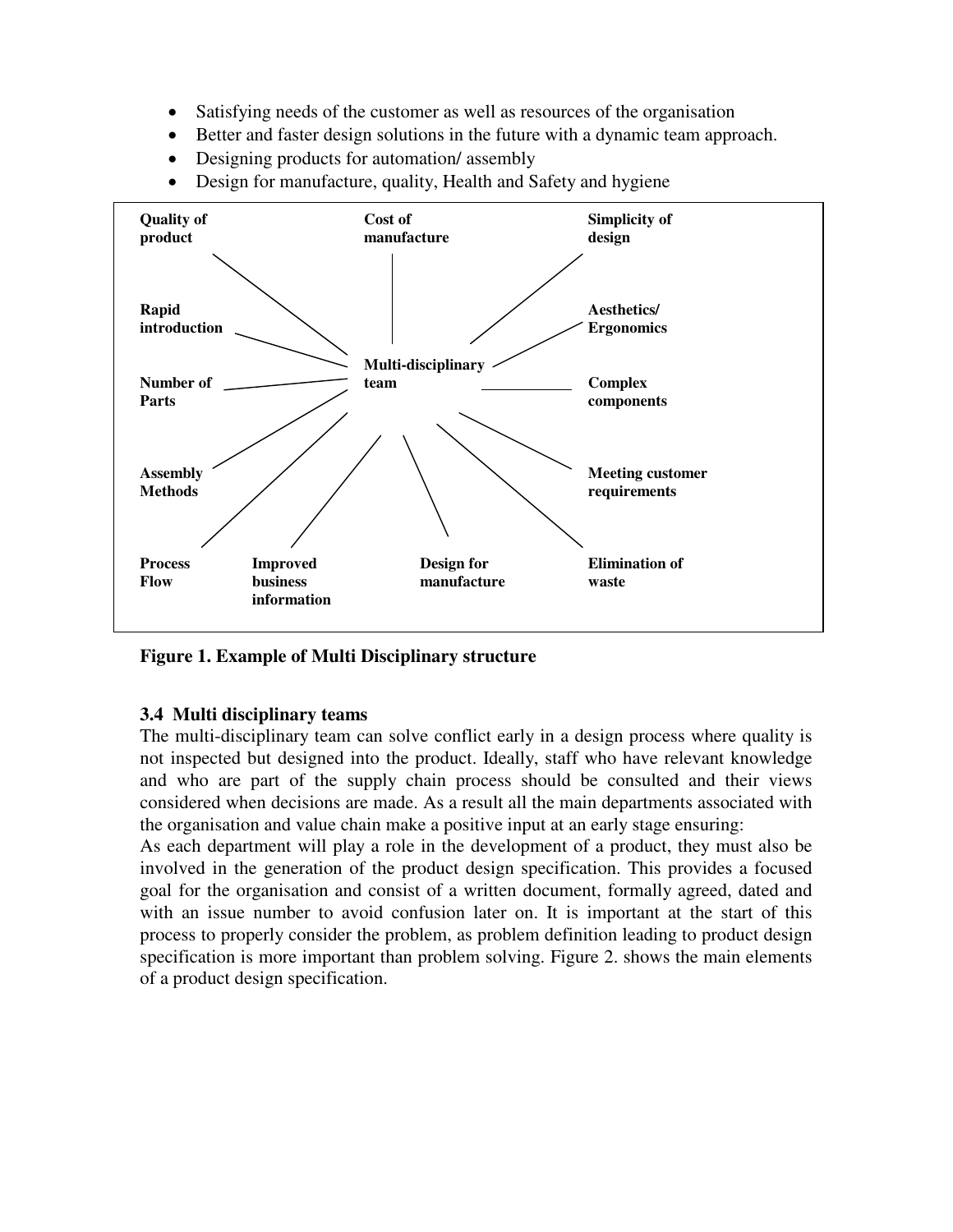| <b>Functional and environmental requirements</b>                                             |                                                                                                               |                                                                                        |                                                                                   |                                                                                                                     |
|----------------------------------------------------------------------------------------------|---------------------------------------------------------------------------------------------------------------|----------------------------------------------------------------------------------------|-----------------------------------------------------------------------------------|---------------------------------------------------------------------------------------------------------------------|
| Operation                                                                                    | Life                                                                                                          | <b>Society</b>                                                                         | <b>Customer</b>                                                                   | Producer                                                                                                            |
| Performance<br>Environment<br>Corrosion<br><b>Size</b><br>Weight<br>Ergonomics<br>Aesthetics | Product life<br>Service life<br>Shelf life<br>Reliability<br><b>Testing</b><br>Maintenance<br>Operating costs | Codes of<br>practice<br>Regulations<br>Safety<br>Liability<br>Environmental<br>effects | <b>Needs</b><br>Perception<br>Competition<br>Pleasure<br>Ergonomics<br>Aesthetics | Quality<br>Costs<br>Company<br><i>limitations</i><br>Investment<br><b>Facilities</b><br><b>Process</b><br>Marketing |

**Figure 2. Product design specification.** 

# **3.5 Marketing and design**

Marketing skills are involved in design in terms of market research, opportunity identification and downstream activities such as packaging, pricing, distribution, advertising and promotion [3]. The co-ordinated interface between marketing and design are therefore necessary for product success through market penetration. Understanding of each others role is essential and in some cases marketing and design people get the opportunity to use and maintain their own equipment and products in real situations. This provides good market research, can help improve product design and hopefully generate superior products in the future [4]. Direct communication with the consumer can cut down on interpretations and the number of iterations a design may have to undertake. Closeness to retailers and distributors can also provide practical knowledge on what sells and in what quantities.

# **3.6 Design for manufacture and assembly**

Proper manufacture, assembly, material and process design to improve product quality, reduce costs and time to market. Almost 80% of the product quality and cost are determined at the design stage yet only 5% or less of a project cost are invested in design. Resources given to manufacturing, automation and productivity improvements will have less effect on quality, customer satisfaction, and costs than design.

At the design stage, changes are easier to make and therefore quality and manufacturing costs can be optimised at this stage. If a product needs to be re-designed due to problems later on in the process, waste will be excessive. Simplicity of design and reduced parts will in most cases simplify manufacturing and enhance quality as well as reducing costs. The aim is to minimise the number of variants and use standard parts and features which incorporates common technology, common assembly, and common parts and modules. Ease of assembly can normally be facilitated by reducing the number of parts. The following simple analysis can be made to decide if a part can be made in one or more pieces [6]:

- Does it have to move relative to the other parts present.
- Does it have to be made of a different material to other parts.
- Does it have to be separate to allow for assembly of other parts.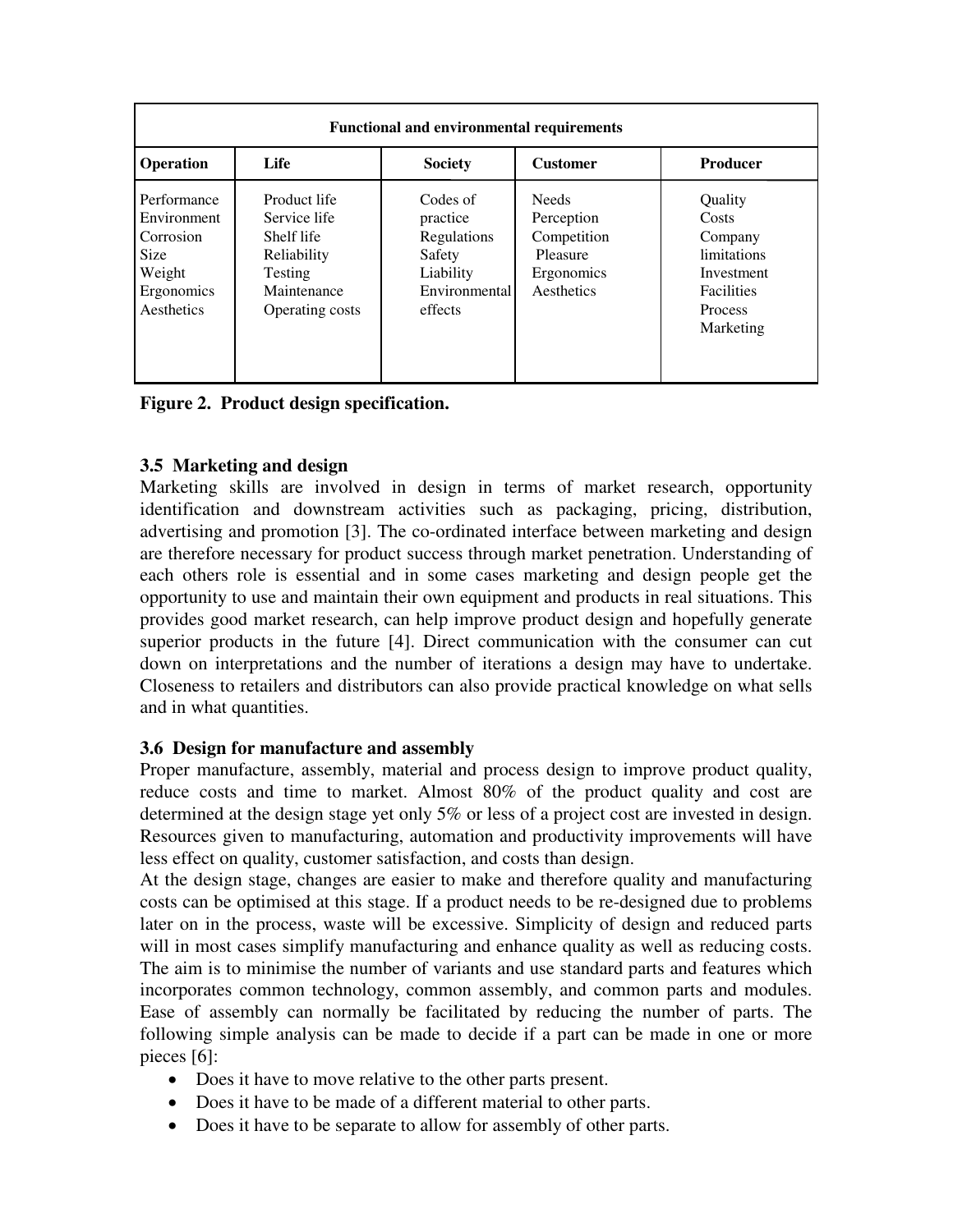#### **3.7 Value Analysis/Value Engineering**

Value Analysis is a functional approach which has for its purpose the efficient identification and elimination of unnecessary costs. That is cost which provides neither quality, nor use, nor life, nor appearance, nor customer features. Waste can be as simple as reducing the number of bolts in a component to radically introducing different technology such as electronics to replace mechanical components. If you consider a part for a product, you may identify 3 suppliers of materials, 5 different materials, 6 manufacturing methods, 5 ways of machining it, and 3 ways of assembling it. This gives a maximum of 1,350 possible combinations of solutions to completing a part. The first solution picked may not be the most suitable. Value Analysis is aimed at investigating the functions of each product, part by part, in order to produce a product at the lowest cost without effecting quality, performance, safety, reliability, and maintainability requirements. Value Engineering is applied at the design stage. Requirements of the customer can be provided by a set of functions which when combined will satisfy needs. Needs analysis consists of identifying, clarifying and naming the function design has to accomplish [5]. The process, normally undertaken by a team, involves an examination of each component, purchased parts, design, materials, manufacturing, purchasing, quality, packaging and servicing. Following a step by step analysis of all component parts, the process seeks ways of performing the same function at a reduced cost. A badly designed product can be totally overhauled by Value Analysis techniques in terms of cost and function. Group brainstorming sessions are ideal for producing a list of alternatives where individuals generate ideas from each other without criticism or logic analysis. The 7 basic elements of Value Engineering consist of:

- Product selection (What are we going to analyse)
- Definition of function (Specific functions that must be performed by a product)
- Information phase (Gathering of facts such as costs, quantities, requirements)
- Researching alternatives (How functions can be performed by other means)
- Evaluation of alternatives (Cost and feasibility of alternatives)
- Verification of alternatives (proof that alternatives will meet the needs)
- Presentation of alternatives (formal change proposals)

The types of value in a product are use, esteem, exchange and cost and methods of analysing the need for parts can be considered under the following headings:

| -Does its use add value                                  | -Is its cost proportional to its usefulness |  |  |
|----------------------------------------------------------|---------------------------------------------|--|--|
| -Are all features necessary                              | -Can a standard part be used                |  |  |
| -Can a supplier provide it for less                      | -Are competitors buying it cheaper          |  |  |
| -Is there something better                               | -Can a part be obtained at a lower cost     |  |  |
| -Can it be manufactured cheaper, or in larger quantities |                                             |  |  |

Typical questions requiring answers at the design stage using VA/VE are;

- Can the specification be changed to effect a cost reduction
- Can unnecessary functions and costs be eliminated
- Are there any special material requirements and why
- Has similar problems been solved before
- Can cost targets be met for the quantities and production rates
- Are there new materials or components (family of components ) as well as manufacturing tools which will offer cost advantage over other types.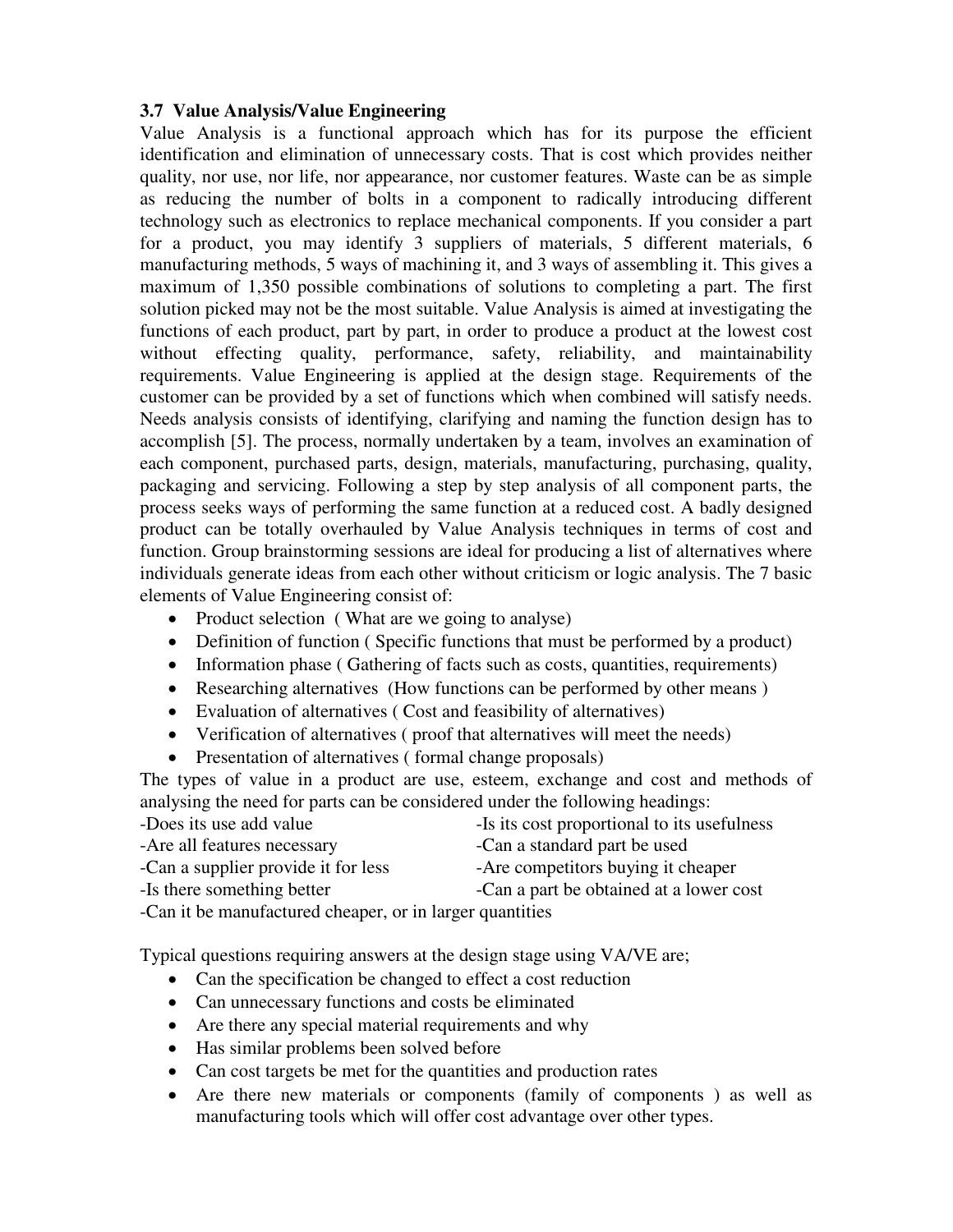- Can the design be changed to simplify parts or use standard parts
- Can the number of specified parts be reduced or combined
- Can parts be eliminated
- Can parts be assembled easily in a fool proof way and simply
- Can standard inspection equipment be used with ease
- Will the design ensure easy maintenance
- Will all parts result in reliability
- Can the product be packaged easily, and transported safely
- Can a less expensive material be used
- Is material available with the relevant tolerances and surface finish
- Does the design permit the use of standard machine tools

The above approach specifically highlights the importance of knowledge management within an organisation. Based on this analysis, the outcome of a design process should identify the method of manufacture, the number of parts, method of assembly, materials employed, functionality of the product, aesthetics and ergonomics, skills and equipment required to produce the product. These inputs should dictate the quality of the product, the final costs and how the product is packaged and transported to the customer.

Material selection is an integral part of design as new materials appear regularly resulting in innovation in design. Materials offer new opportunities to the designer who can frequently redesign an established product, making use of the properties of new materials, to reduce its costs or its size and improve its performance and appearance.

#### **4. Non Value added activities and their elimination**

Non value added activity seeks to eliminate waste and includes the principle of continually attacking and eliminating wasteful activities and unnecessary complexity of processes. Non value added is any activity costing money that is not a direct requirement of the customer and is usually a consequence of poor process and system design, typically transport, storage, unnecessary features in a product or excessive quality checking. Non value added can be as high as  $50\%$  in some organisations. To become more competitive, costs must be reduced and some areas of attack consist of overhead labour costs, manufacturing, re-design and quality inspection. The four-step approach to the elimination of Non-Value-Added are as follows:



**4.1 Eliminate waste:** Data collection and analysis stage. The following techniques are used at this stage;

- Process flow charts.
- Input/output analysis to find unnecessary outputs from each department.
- From/to analysis department to department.
- Cascade I/O for complete business to ensure an integrated design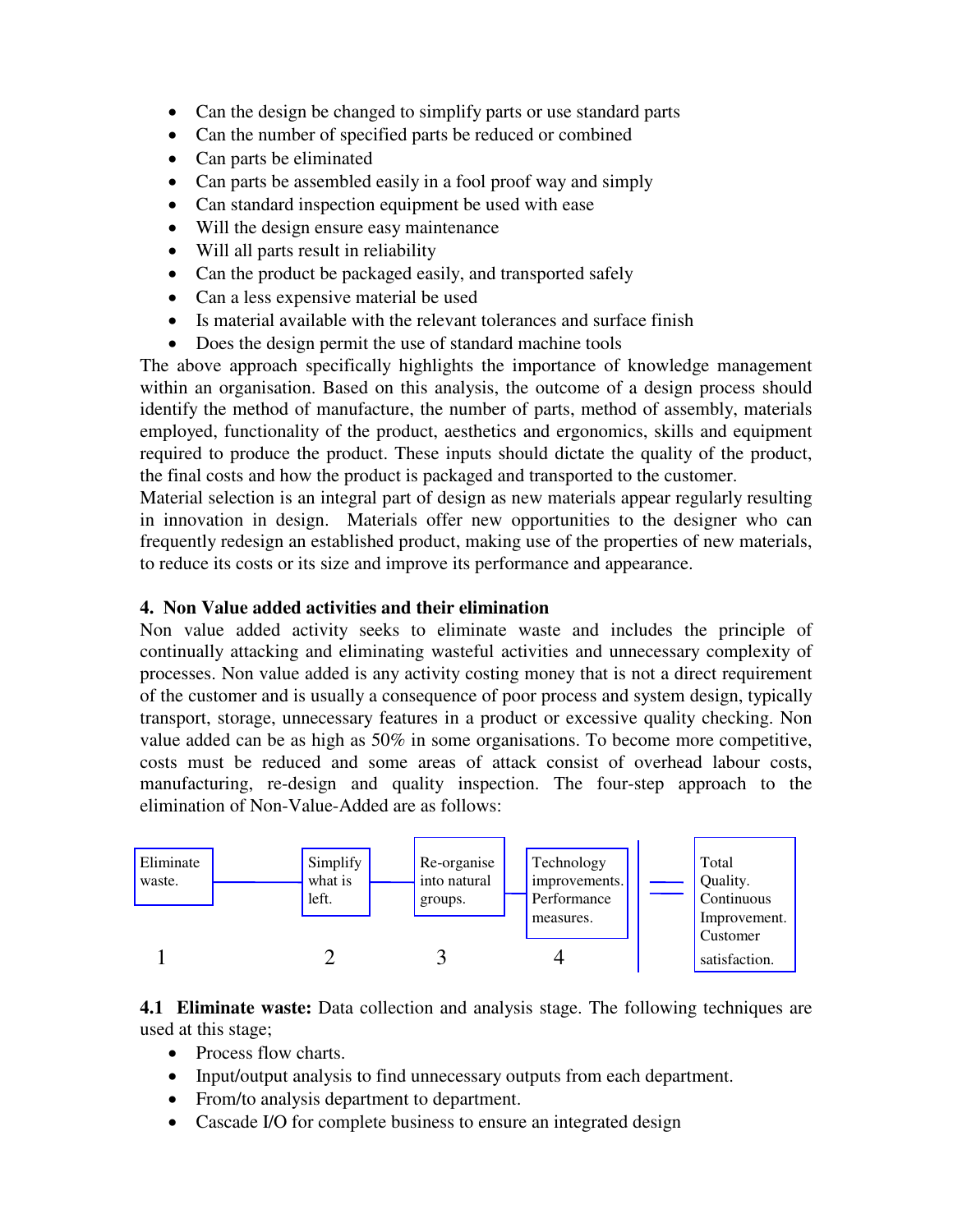Based on this analysis, priority areas for attack can be determined along with a detailed plan to reduce NVA by say 50% and eliminate it in design work.

**4.1.1 Simplify what is left:** Only simplify what cannot be eliminated.

**4.1.2 Re-organise into natural groups:** A group of people arranged around a significant information flow process to give:

- Total ownership and clear responsibilities for complete flows and business processes.
- Practically no Non-Value-Added activities.
- Communications based on people talking directly to each other, not complex paperwork.

Natural groups should only be formed after NVA elimination and simplification has occurred.

**4.1.3 Technology improvements:** After waste elimination, simplification of what is left and re-organisation into Natural Groups, is it then appropriate to apply simple cost effective technology improvements similar to cell control systems, making effective use of less technology.

# **5 Customer Focus**

In respect to customer focus, we instantly think of quality. However a successful quality system requires a culture that understands and accepts quality as an integrated part of the manufacturing process, which involves design as its main building block. Everyone in a quality organisation recognises the need to satisfy the customer. For most consumers, good design is probably taken for granted and we are more inclined to complain about bad product design. Defining quality as 'conformance to specification in order to achieve customer satisfaction' indicates precisely what a company has to do.

# **6 Conclusions**

Identifying and solving potential problems must not be left to the designer alone. New product design will create some uncertain conditions which a multi-skilled team is better able to cope with. Meeting and including the market is essential for successful product acceptance. Providing rapid feedback at minimum cost is central to planning for the economical development of new products. A combination of good design practices, correctly specified materials coupled with an optimised controllable manufacturing process can reduce or eliminate waste and contribute to achieving higher levels of quality. Design can be used to create a unique identity that will help establish market niches and positioning, leading to exploitation of other markets by displaying the message that your products deliver the attributes that customers require. Design is one of the few areas where there can be real competition and usability is becoming recognised by manufacturers and consumers alike as a prerequisite of good design. Any successful product is likely to be 'copied' and development must be continuous. Design holds the key for attaining significant reductions in manufacturing costs and increasing productivity for the manufacturer and quality for the customer. Ploughing funds into the design stage is a recipe for success and good design holds the key to improving the value added. Like quality and marketing, design is a strategy capable of giving a leading edge to